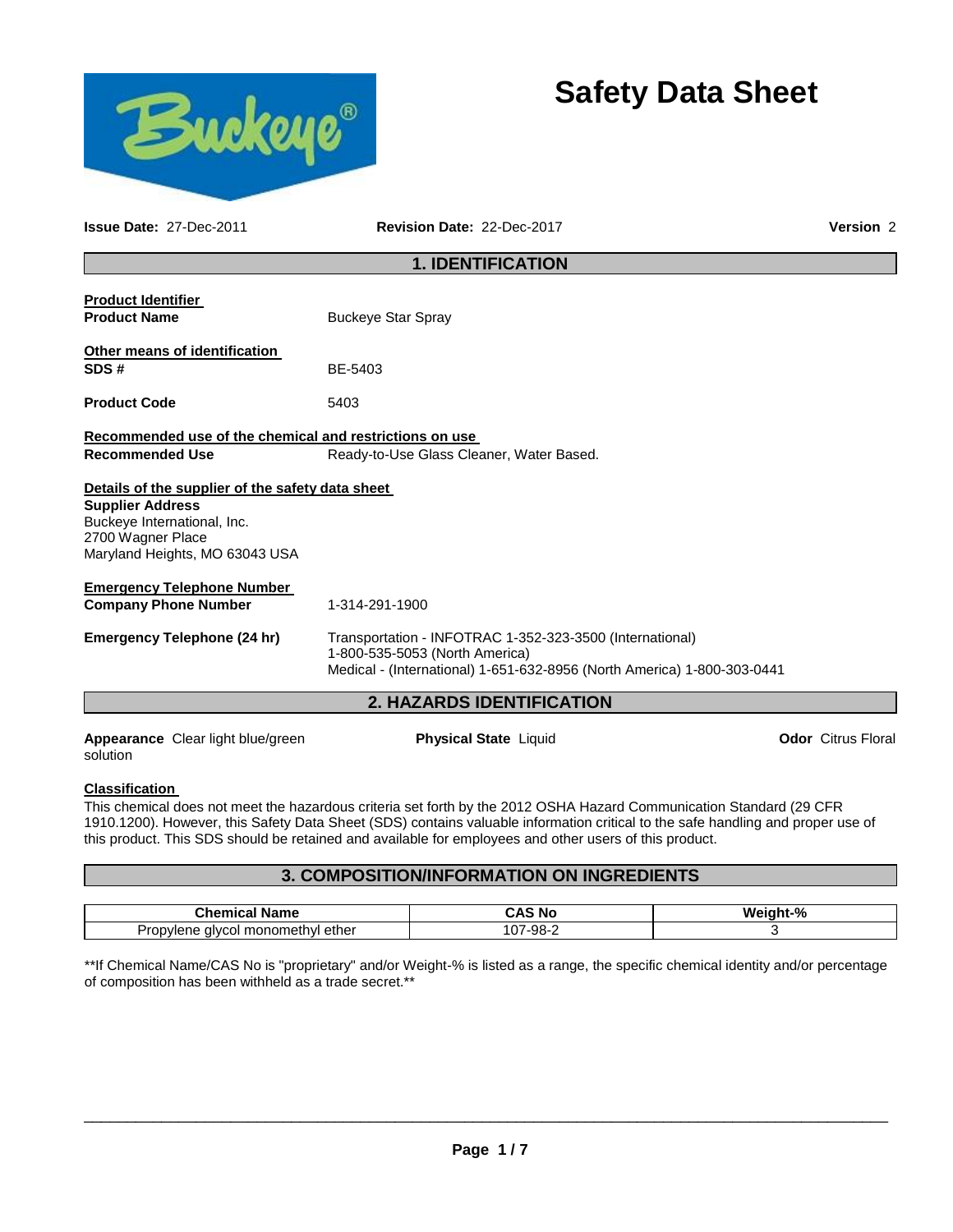## \_\_\_\_\_\_\_\_\_\_\_\_\_\_\_\_\_\_\_\_\_\_\_\_\_\_\_\_\_\_\_\_\_\_\_\_\_\_\_\_\_\_\_\_\_\_\_\_\_\_\_\_\_\_\_\_\_\_\_\_\_\_\_\_\_\_\_\_\_\_\_\_\_\_\_\_\_\_\_\_\_\_\_\_\_\_\_\_\_\_\_\_\_ **4. FIRST-AID MEASURES**

#### **First Aid Measures**

| <b>Eve Contact</b>                 | Rinse immediately with plenty of water, also under the eyelids, for at least 15 minutes. Call<br>a physician if irritation persists.  |
|------------------------------------|---------------------------------------------------------------------------------------------------------------------------------------|
| <b>Skin Contact</b>                | Wash skin with soap and water. If skin irritation persists, call a physician.                                                         |
| <b>Inhalation</b>                  | Remove to fresh air.                                                                                                                  |
| Ingestion                          | Drink 2-3 large glasses of water. Do not induce vomiting. Call a physician. Never give<br>anything by mouth to an unconscious person. |
| ost important symptoms and effects |                                                                                                                                       |

#### **Most important symptoms and effects**

**Symptoms** Direct eye contact may cause stinging, tearing and redness.

#### **Indication of any immediate medical attention and special treatment needed**

**Notes to Physician Treat symptomatically.** 

# **5. FIRE-FIGHTING MEASURES**

# **Suitable Extinguishing Media**

Use extinguishing measures that are appropriate to local circumstances and the surrounding environment.

#### **Unsuitable Extinguishing Media** Not determined.

#### **Specific Hazards Arising from the Chemical**

Combustion products may be toxic.

#### **Hazardous Combustion Products** Carbon oxides.

#### **Protective equipment and precautions for firefighters**

As in any fire, wear self-contained breathing apparatus pressure-demand, MSHA/NIOSH (approved or equivalent) and full protective gear.

# **6. ACCIDENTAL RELEASE MEASURES**

#### **Personal precautions, protective equipment and emergency procedures**

| <b>Personal Precautions</b>      | Use personal protection recommended in Section 8.                                                                                                                   |
|----------------------------------|---------------------------------------------------------------------------------------------------------------------------------------------------------------------|
| <b>Environmental Precautions</b> | Prevent from entering into soil, ditches, sewers, waterways and/or groundwater. See<br>Section 12, Ecological Information. See Section 13: DISPOSAL CONSIDERATIONS. |

#### **Methods and material for containment and cleaning up**

**Methods for Containment** Prevent further leakage or spillage if safe to do so.

**Methods for Clean-Up** Pick up with mop, wet/dry vac, or absorbent material. Rinse area with clear water and allow floor to dry before allowing traffic.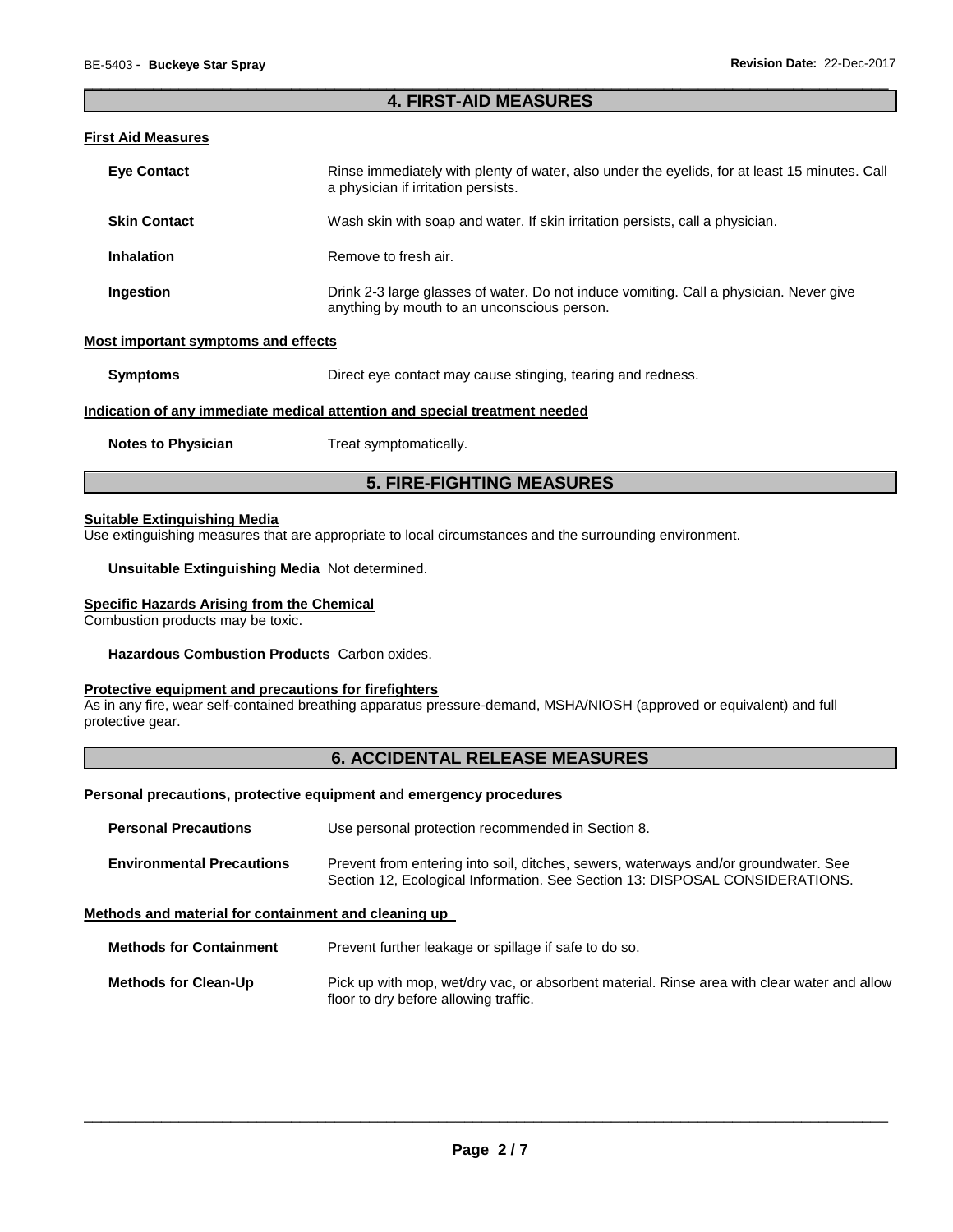# \_\_\_\_\_\_\_\_\_\_\_\_\_\_\_\_\_\_\_\_\_\_\_\_\_\_\_\_\_\_\_\_\_\_\_\_\_\_\_\_\_\_\_\_\_\_\_\_\_\_\_\_\_\_\_\_\_\_\_\_\_\_\_\_\_\_\_\_\_\_\_\_\_\_\_\_\_\_\_\_\_\_\_\_\_\_\_\_\_\_\_\_\_ **7. HANDLING AND STORAGE**

# **Precautions for safe handling**

Handle in accordance with good industrial hygiene and safety practice. Use personal protection recommended in Section 8. Avoid contact with skin, eyes or clothing.

#### **Conditions for safe storage, including any incompatibilities**

**Storage Conditions** Keep containers tightly closed in a dry, cool and well-ventilated place. Keep container closed when not in use. Store at room temperature. **Incompatible Materials** Chlorine bleach.

# **8. EXPOSURE CONTROLS/PERSONAL PROTECTION**

#### **Exposure Guidelines**

| <b>Chemical Name</b>              | <b>ACGIH TLV</b> | <b>OSHA PEL</b>                      | <b>NIOSH IDLH</b>         |
|-----------------------------------|------------------|--------------------------------------|---------------------------|
| Propylene glycol monomethyl ether | STEL: 150 ppm    | (vacated) TWA: 100 ppm               | TWA: 100 ppm              |
| 107-98-2                          | TWA: 100 ppm     | (vacated) TWA: $360 \text{ mg/m}^3$  | TWA: $360 \text{ mg/m}^3$ |
|                                   |                  | (vacated) STEL: 150 ppm              | STEL: 150 ppm             |
|                                   |                  | (vacated) STEL: $540 \text{ mg/m}^3$ | STEL: 540 mg/m $3$        |

#### **Appropriate engineering controls**

**Engineering Controls** Ensure adequate ventilation, especially in confined areas. Eyewash stations. Showers.

# **Individual protection measures, such as personal protective equipment**

| <b>Eve/Face Protection</b>      | Risk of contact: Wear approved safety goggles.                                                                   |
|---------------------------------|------------------------------------------------------------------------------------------------------------------|
| <b>Skin and Body Protection</b> | Wear suitable protective clothing.                                                                               |
| <b>Respiratory Protection</b>   | Ensure adequate ventilation, especially in confined areas.                                                       |
|                                 | General Hygiene Considerations Handle in accordance with good industrial hygiene and safety practice. Wash hands |
|                                 | thoroughly after handling.                                                                                       |

# **9. PHYSICAL AND CHEMICAL PROPERTIES**

#### **Information on basic physical and chemical properties**

| <b>Physical State</b>               | Liquid                                |                       |                |
|-------------------------------------|---------------------------------------|-----------------------|----------------|
| Appearance                          | Clear light blue/green solution       | Odor                  | Citrus Floral  |
| Color                               | Clear light blue/green                | <b>Odor Threshold</b> | Not determined |
| <b>Property</b>                     | Values                                | Remarks • Method      |                |
| рH                                  | $9.5 \pm 0.5$ (conc and use dilution) |                       |                |
| <b>Melting Point/Freezing Point</b> | Not determined                        |                       |                |
| <b>Boiling Point/Boiling Range</b>  | 100 °C / 212 °F                       |                       |                |
| <b>Flash Point</b>                  | None                                  |                       |                |
| <b>Evaporation Rate</b>             | 1.0                                   | (Water = $1$ )        |                |
| Flammability (Solid, Gas)           | Liquid-Not applicable                 |                       |                |
| <b>Upper Flammability Limits</b>    | Not applicable                        |                       |                |
|                                     |                                       |                       |                |
| <b>Lower Flammability Limit</b>     | Not applicable                        |                       |                |
| <b>Vapor Pressure</b>               | Not determined                        |                       |                |
| <b>Vapor Density</b>                | Not determined                        |                       |                |
| <b>Specific Gravity</b>             | 0.99                                  |                       |                |
| <b>Water Solubility</b>             | Infinite                              |                       |                |
| Solubility in other solvents        | Not determined                        |                       |                |
| <b>Partition Coefficient</b>        | Not determined                        |                       |                |
| <b>Auto-ignition Temperature</b>    | Not determined                        |                       |                |
| <b>Decomposition Temperature</b>    | Not determined                        |                       |                |
| <b>Kinematic Viscosity</b>          | Not determined                        |                       |                |
| <b>Dynamic Viscosity</b>            | Not determined                        |                       |                |
| <b>Explosive Properties</b>         | Not determined                        |                       |                |
| <b>Oxidizing Properties</b>         | Not determined                        |                       |                |
|                                     |                                       |                       |                |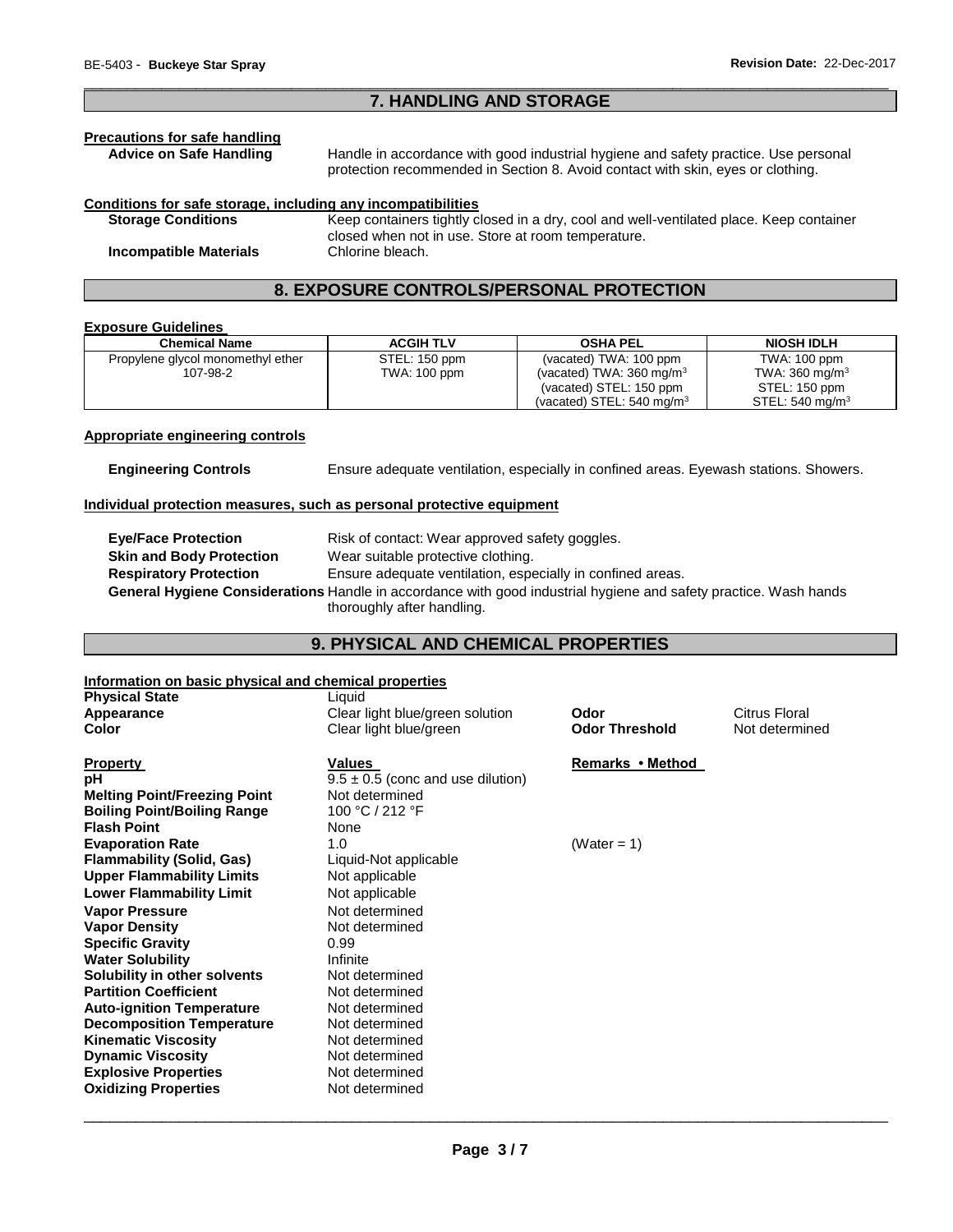# \_\_\_\_\_\_\_\_\_\_\_\_\_\_\_\_\_\_\_\_\_\_\_\_\_\_\_\_\_\_\_\_\_\_\_\_\_\_\_\_\_\_\_\_\_\_\_\_\_\_\_\_\_\_\_\_\_\_\_\_\_\_\_\_\_\_\_\_\_\_\_\_\_\_\_\_\_\_\_\_\_\_\_\_\_\_\_\_\_\_\_\_\_ **10. STABILITY AND REACTIVITY**

#### **Reactivity**

Not reactive under normal conditions.

#### **Chemical Stability**

Stable under recommended storage conditions.

#### **Possibility of Hazardous Reactions**

None under normal processing.

#### **Hazardous Polymerization** Hazardous polymerization does not occur.

#### **Conditions to Avoid**

Keep separated from incompatible substances. Keep out of reach of children.

#### **Incompatible Materials**

Chlorine bleach.

#### **Hazardous Decomposition Products**

Carbon oxides.

# **11. TOXICOLOGICAL INFORMATION**

#### **Information on likely routes of exposure**

| <b>Product Information</b> |                                  |
|----------------------------|----------------------------------|
| <b>Eve Contact</b>         | Avoid contact with eyes.         |
| <b>Skin Contact</b>        | Avoid contact with skin.         |
| <b>Inhalation</b>          | Avoid breathing vapors or mists. |
| Ingestion                  | Do not ingest.                   |

#### **Component Information**

| <b>Chemical Name</b>              | Oral LD50            | Dermal LD50              | <b>Inhalation LC50</b>              |
|-----------------------------------|----------------------|--------------------------|-------------------------------------|
| Propylene glycol monomethyl ether | $=$ 5200 mg/kg (Rat) | (Rabbit<br>= 13000 mg/kg | $= 54.6$ mg/L (Rat) 4 h > 24 mg/L ( |
| 107-98-2                          |                      |                          | Rat ) 1 h                           |

#### **Information on physical, chemical and toxicological effects**

**Symptoms** Please see section 4 of this SDS for symptoms.

#### **Delayed and immediate effects as well as chronic effects from short and long-term exposure**

**Carcinogenicity** This product does not contain any carcinogens or potential carcinogens as listed by OSHA, IARC or NTP.

#### **Numerical measures of toxicity**

Not determined

#### **12. ECOLOGICAL INFORMATION**

#### **Ecotoxicity**

The product is not classified as environmentally hazardous. However, this does not exclude the possibility that large or frequent spills can have a harmful or damaging effect on the environment.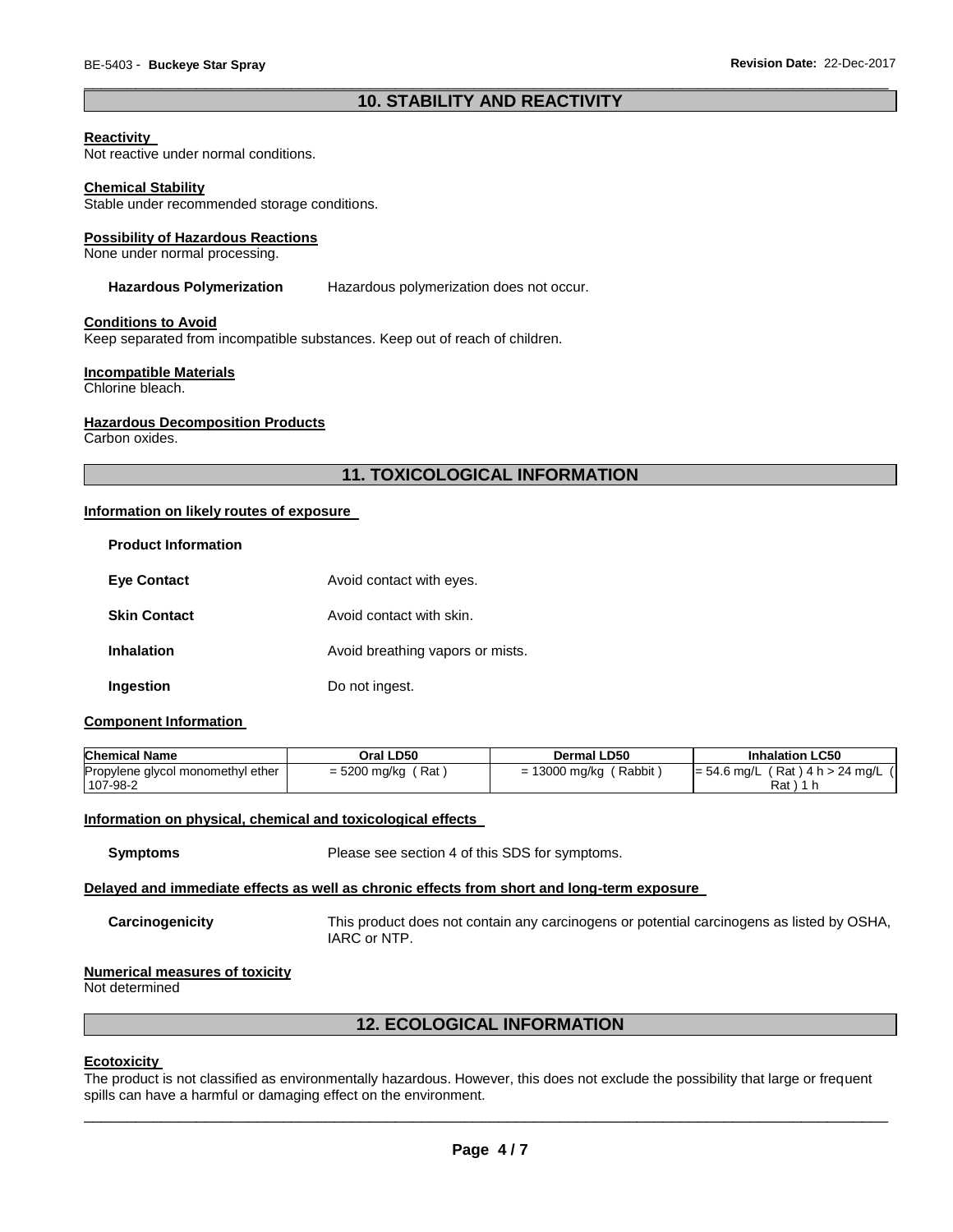# **Component Information**

| <b>Chemical Name</b>                             | Algae/aguatic plants | Fish                                                                    | <b>Toxicity to</b><br>microorganisms | <b>Crustacea</b>                       |
|--------------------------------------------------|----------------------|-------------------------------------------------------------------------|--------------------------------------|----------------------------------------|
| Propylene glycol<br>monomethyl ether<br>107-98-2 |                      | 20.8: 96 h Pimephales<br>promelas q/L LC50 static<br>4600 - 10000: 96 h |                                      | 23300: 48 h Daphnia magna<br>mg/L EC50 |
|                                                  |                      | Leuciscus idus mg/L LC50<br>static                                      |                                      |                                        |

\_\_\_\_\_\_\_\_\_\_\_\_\_\_\_\_\_\_\_\_\_\_\_\_\_\_\_\_\_\_\_\_\_\_\_\_\_\_\_\_\_\_\_\_\_\_\_\_\_\_\_\_\_\_\_\_\_\_\_\_\_\_\_\_\_\_\_\_\_\_\_\_\_\_\_\_\_\_\_\_\_\_\_\_\_\_\_\_\_\_\_\_\_

# **Persistence/Degradability**

Not determined.

#### **Bioaccumulation**

Not determined.

# **Mobility**

| <b>Chemical Name</b>                          | <b>Partition Coefficient</b> |
|-----------------------------------------------|------------------------------|
| Propylene glycol monomethyl ether<br>107-98-2 | 0.437                        |

# **Other Adverse Effects**

Not determined

# **13. DISPOSAL CONSIDERATIONS**

# **Waste Treatment Methods**

| <b>Disposal of Wastes</b>        | Disposal should be in accordance with applicable regional, national and local laws and<br>regulations.                         |  |
|----------------------------------|--------------------------------------------------------------------------------------------------------------------------------|--|
| <b>Contaminated Packaging</b>    | Disposal should be in accordance with applicable regional, national and local laws and<br>regulations.                         |  |
| <b>14. TRANSPORT INFORMATION</b> |                                                                                                                                |  |
| <b>Note</b>                      | Please see current shipping paper for most up to date shipping information, including<br>exemptions and special circumstances. |  |
| <u>DOT</u>                       | Not regulated                                                                                                                  |  |
| <b>IATA</b>                      | Not regulated                                                                                                                  |  |
| <b>IMDG</b>                      | Not regulated                                                                                                                  |  |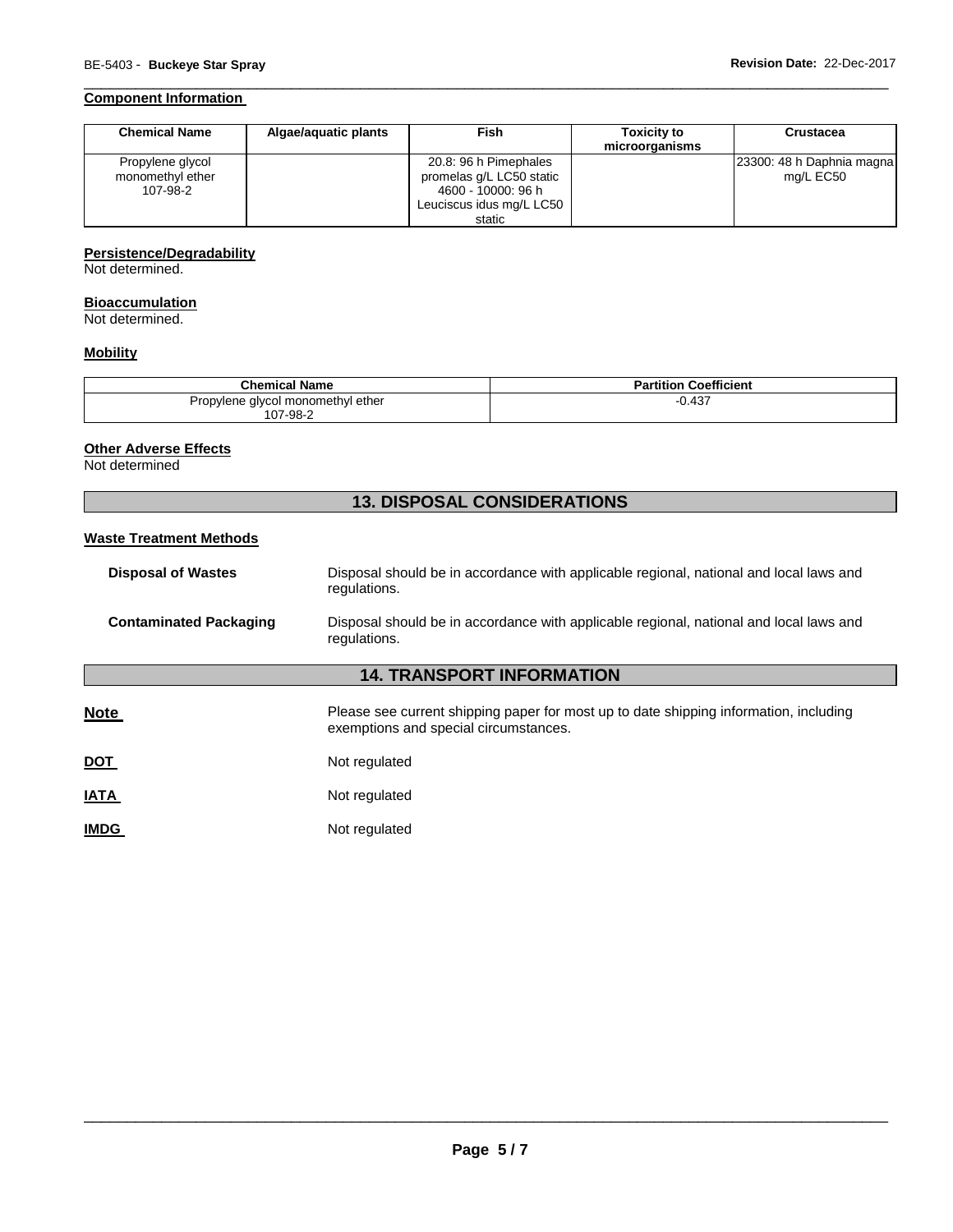# \_\_\_\_\_\_\_\_\_\_\_\_\_\_\_\_\_\_\_\_\_\_\_\_\_\_\_\_\_\_\_\_\_\_\_\_\_\_\_\_\_\_\_\_\_\_\_\_\_\_\_\_\_\_\_\_\_\_\_\_\_\_\_\_\_\_\_\_\_\_\_\_\_\_\_\_\_\_\_\_\_\_\_\_\_\_\_\_\_\_\_\_\_ **15. REGULATORY INFORMATION**

#### **International Inventories**

| <b>Chemical Name</b> | <b>TSCA</b> | DSL | <b>NDSL</b> | <b>EINECS</b> | <b>ELINCS</b> | <b>ENCS</b> | <b>IECSC</b> | <b>KECL</b> | <b>PICCS</b> | <b>AICS</b> |
|----------------------|-------------|-----|-------------|---------------|---------------|-------------|--------------|-------------|--------------|-------------|
| Propylene glycol     | Present     |     |             | Present       |               | Present     |              | Present     |              |             |
| monomethyl ether     |             |     |             |               |               |             |              |             |              |             |

#### **Legend:**

*TSCA - United States Toxic Substances Control Act Section 8(b) Inventory* 

*DSL/NDSL - Canadian Domestic Substances List/Non-Domestic Substances List* 

*EINECS/ELINCS - European Inventory of Existing Chemical Substances/European List of Notified Chemical Substances* 

*ENCS - Japan Existing and New Chemical Substances* 

*IECSC - China Inventory of Existing Chemical Substances* 

*KECL - Korean Existing and Evaluated Chemical Substances* 

*PICCS - Philippines Inventory of Chemicals and Chemical Substances* 

*AICS - Australian Inventory of Chemical Substances* 

#### **US Federal Regulations**

# **CERCLA**

This material, as supplied, does not contain any substances regulated as hazardous substances under the Comprehensive Environmental Response Compensation and Liability Act (CERCLA) (40 CFR 302) or the Superfund Amendments and Reauthorization Act (SARA) (40 CFR 355).

#### **SARA 313**

Section 313 of Title III of the Superfund Amendments and Reauthorization Act of 1986 (SARA). This product does not contain any chemicals which are subject to the reporting requirements of the Act and Title 40 of the Code of Federal Regulations, Part 372

#### **CWA (Clean Water Act)**

This product does not contain any substances regulated as pollutants pursuant to the Clean Water Act (40 CFR 122.21 and 40 CFR 122.42)

# **US State Regulations**

#### **California Proposition 65**

This product does not contain any Proposition 65 chemicals.

#### **U.S. State Right-to-Know Regulations**

| <b>Chemical Name</b>              | <b>New Jersey</b> | <b>Massachusetts</b> | Pennsvlvania |
|-----------------------------------|-------------------|----------------------|--------------|
| Propylene glycol monomethyl ether |                   |                      |              |
| 107-98-2                          |                   |                      |              |